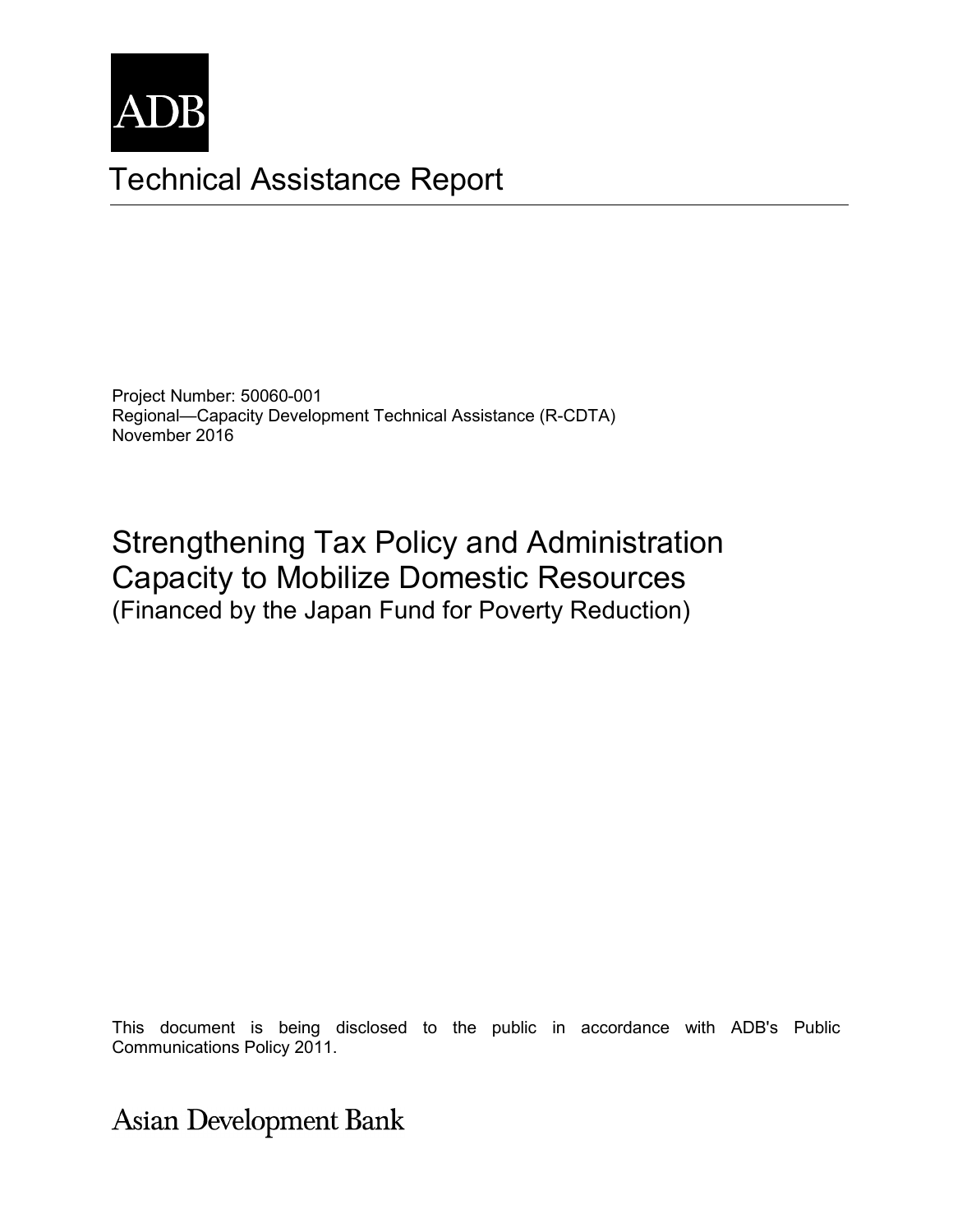#### **ABBREVIATIONS**

| <b>ADB</b>      |   | Asian Development Bank                                 |
|-----------------|---|--------------------------------------------------------|
| <b>AEOI</b>     |   | automatic exchange of information for tax purposes     |
| ATI             |   | <b>Addis Tax Initiative</b>                            |
| <b>BEPS</b>     |   | base erosion and profit shifting                       |
| <b>DMC</b>      |   | developing member country                              |
| <b>DRM</b>      |   | domestic resource mobilization                         |
| G <sub>20</sub> |   | Group of Twenty                                        |
| <b>ICT</b>      |   | information and communication technology               |
| <b>OECD</b>     |   | Organisation for Economic Co-operation and Development |
| <b>SDG</b>      |   | Sustainable Development Goal                           |
| <b>SGATAR</b>   | — | Study Group on Asian Tax Administration and Research   |
| TА              |   | technical assistance                                   |

#### **NOTE**

In this report, "\$" refers to US dollars.

| <b>Vice-President</b>   | B. Susantono, Knowledge Management and Sustainable Development         |
|-------------------------|------------------------------------------------------------------------|
| <b>Director General</b> | C. Locsin, Sustainable Development and Climate Change Department       |
|                         | (SDCC)                                                                 |
| <b>Deputy Director</b>  | A. Leung, Deputy Director General concurrently Chief Thematic Officer, |
| General                 | <b>Thematic Advisory Service Cluster, SDCC</b>                         |
|                         |                                                                        |
| <b>Team leader</b>      | Y. Miyaki, Public Management Specialist (Taxation), SDCC               |
| <b>Team members</b>     | J. Aquino, Associate Operations Analyst, SDCC                          |
|                         | G. Bhatta, Technical Advisor (Governance), SDCC                        |
|                         | C. Buentien, Principal Public Management Specialist, SDCC              |
|                         | E. Bulao-Lorena, Operations Assistant, SDCC                            |
|                         | L. Francisco, Public Management Officer (Financial Management), SDCC   |
|                         | P. Gonzales, Senior Operations Assistant, SDCC                         |
|                         | W. Turner, Senior Public Management Specialist, SDCC                   |

In preparing any country program or strategy, financing any project, or by making any designation of or reference to a particular territory or geographic area in this document, the Asian Development Bank does not intend to make any judgments as to the legal or other status of any territory or area.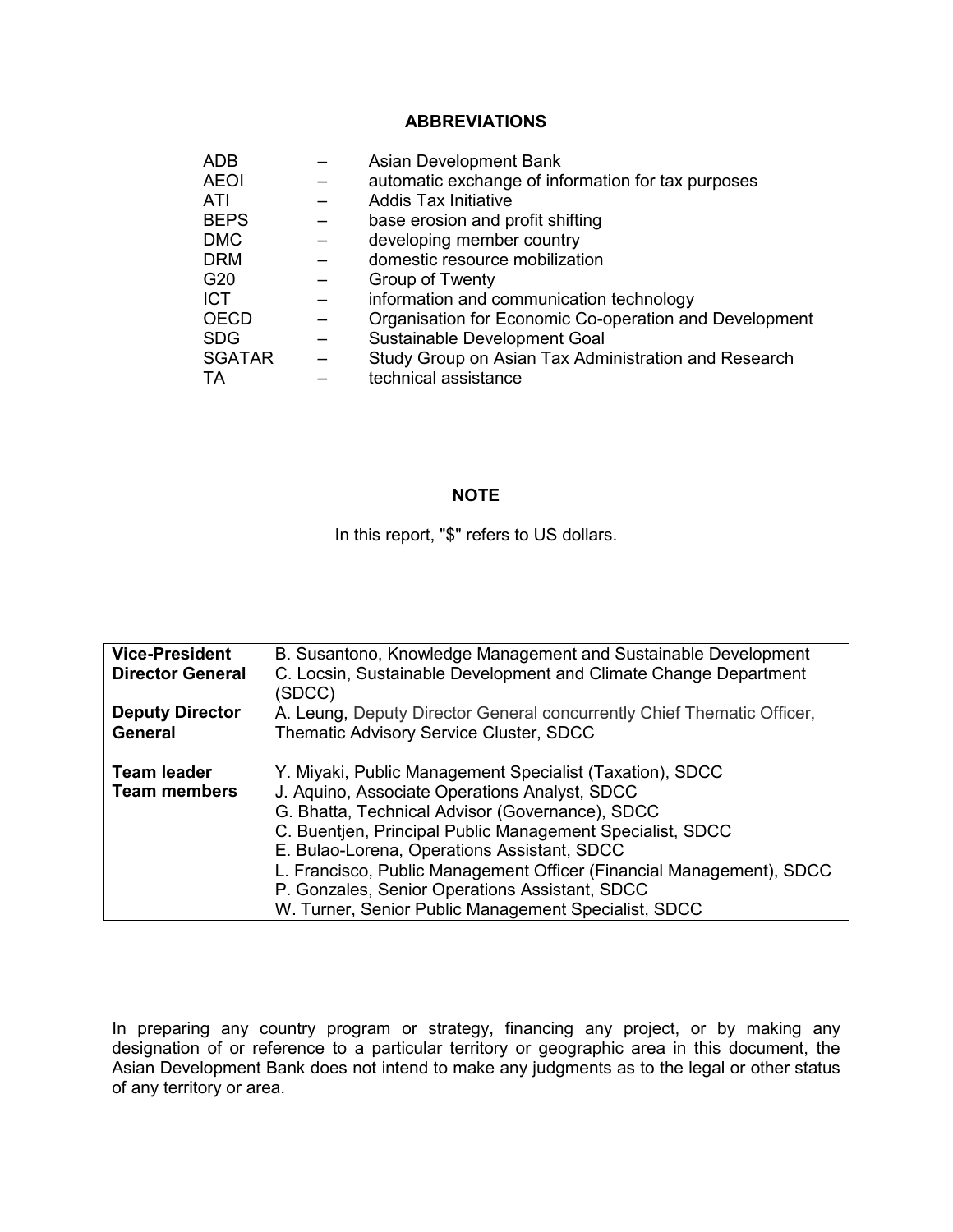# **CONTENTS**

# **Page**

|          | CAPACITY DEVELOPMENT TECHNICAL ASSISTANCE AT A GLANCE                                                                                           |                  |  |
|----------|-------------------------------------------------------------------------------------------------------------------------------------------------|------------------|--|
| I.       | <b>INTRODUCTION</b>                                                                                                                             |                  |  |
| Ш.       | <b>ISSUES</b>                                                                                                                                   |                  |  |
| III.     | THE CAPACITY DEVELOPMENT TECHNICAL ASSISTANCE                                                                                                   | 3                |  |
|          | Impact and Outcome<br>Α.<br>В.<br>Methodology and Key Activities<br><b>Cost and Financing</b><br>C.<br><b>Implementation Arrangements</b><br>D. | 3<br>3<br>4<br>5 |  |
| IV.      | THE PRESIDENT'S DECISION                                                                                                                        | 5                |  |
|          | <b>APPENDIXES</b>                                                                                                                               |                  |  |
| 1.<br>2. | Design and Monitoring Framework<br>Cost Estimates and Financing Plan                                                                            | 6<br>9           |  |
| 3.       | Outline Terms of Reference for Consultants                                                                                                      | 10               |  |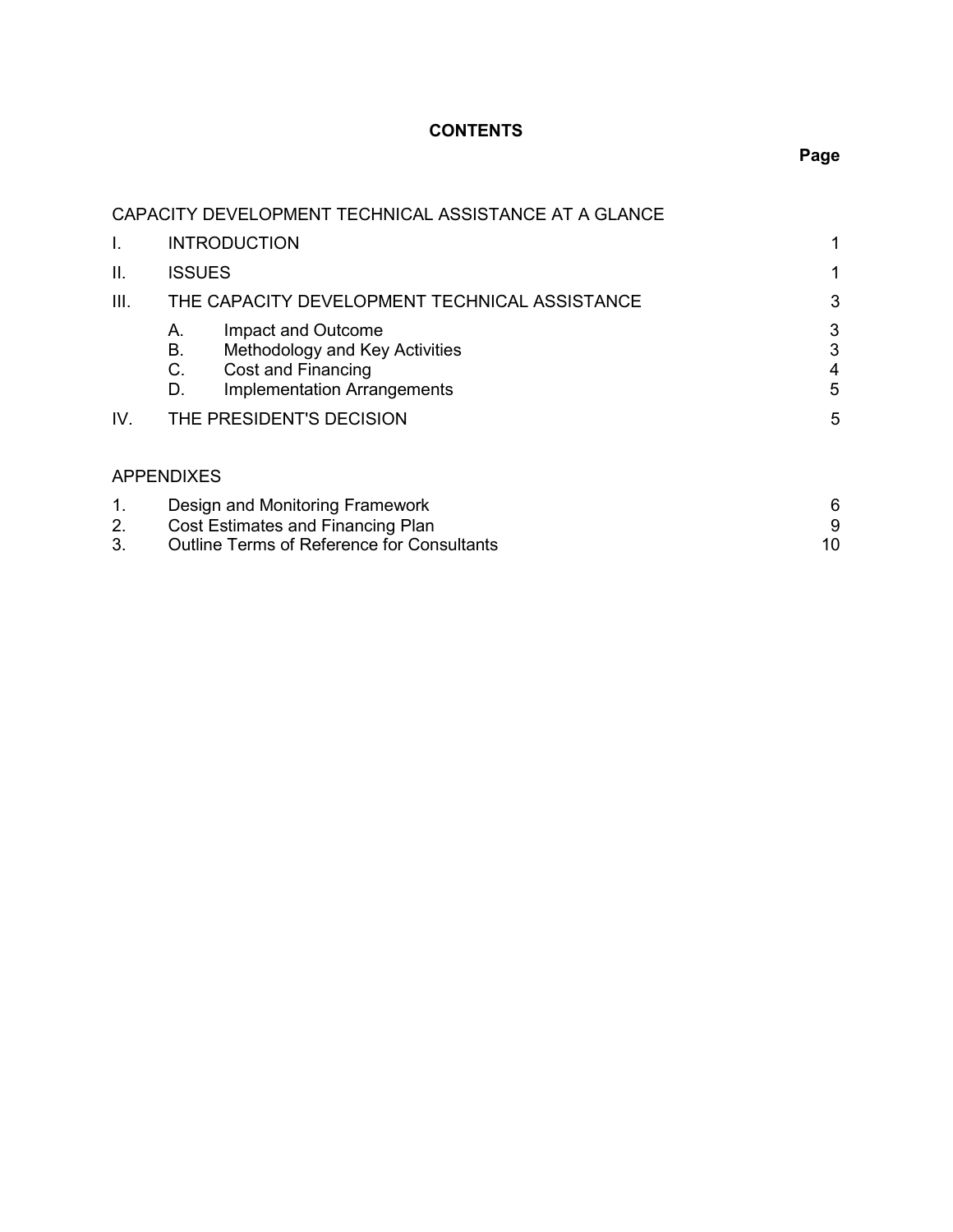#### **CAPACITY DEVELOPMENT TECHNICAL ASSISTANCE AT A GLANCE**

| 1. Basic Data                                                                           |                                                                                                                                                                                     |                                | Project Number: 50060-001              |      |  |
|-----------------------------------------------------------------------------------------|-------------------------------------------------------------------------------------------------------------------------------------------------------------------------------------|--------------------------------|----------------------------------------|------|--|
| <b>Project Name</b>                                                                     | Strengthening Tax Policy and<br>Administration Capacity to Mobilize<br><b>Domestic Resources</b>                                                                                    | <b>Department</b><br>/Division | SDCC/SDTC-GOV                          |      |  |
| Country                                                                                 | <b>RFG</b>                                                                                                                                                                          | <b>Executing</b><br>Agency     | Asian Development Bank                 |      |  |
| 2. Sector                                                                               | Subsector(s)                                                                                                                                                                        |                                | Financing (\$ million)                 |      |  |
| $\sqrt{ }$ Public sector                                                                | Public expenditure and fiscal management                                                                                                                                            |                                |                                        | 1.00 |  |
| management                                                                              |                                                                                                                                                                                     |                                | <b>Total</b>                           | 1.00 |  |
| 3. Strategic Agenda                                                                     | <b>Subcomponents</b>                                                                                                                                                                |                                | <b>Climate Change Information</b>      |      |  |
| Inclusive economic<br>growth (IEG)<br>Regional integration<br>(RCI)                     | Pillar 1: Economic opportunities,<br>including jobs, created and expanded<br>Pillar 1: Cross-border infrastructure<br>Pillar 2: Trade and investment<br>Pillar 3: Money and finance | Project                        | Climate Change impact on the           | Low  |  |
| 4. Drivers of Change                                                                    | <b>Components</b>                                                                                                                                                                   |                                | <b>Gender Equity and Mainstreaming</b> |      |  |
| Governance and<br>capacity development<br>(GCD)                                         | Institutional development<br>Public financial governance                                                                                                                            |                                | No gender elements (NGE)               |      |  |
| Knowledge solutions<br>(KNS)                                                            | Knowledge sharing activities                                                                                                                                                        |                                |                                        |      |  |
| Partnerships (PAR)                                                                      | Implementation<br>Regional organizations<br>United Nations organization                                                                                                             |                                |                                        |      |  |
| 5. Poverty and SDG Targeting                                                            |                                                                                                                                                                                     | <b>Location Impact</b>         |                                        |      |  |
| Geographic Targeting<br>Household Targeting<br><b>SDG Targeting</b><br><b>SDG Goals</b> | No.<br><b>No</b><br>Yes<br>SDG17                                                                                                                                                    | Not Applicable                 |                                        |      |  |
| 6. TA Category:                                                                         | B                                                                                                                                                                                   |                                |                                        |      |  |
| 7. Safeguard Categorization Not Applicable                                              |                                                                                                                                                                                     |                                |                                        |      |  |
| 8. Financing                                                                            |                                                                                                                                                                                     |                                |                                        |      |  |
| <b>Modality and Sources</b>                                                             |                                                                                                                                                                                     |                                | Amount (\$ million)                    |      |  |
| <b>ADB</b>                                                                              |                                                                                                                                                                                     |                                | 0.00                                   |      |  |
| None                                                                                    |                                                                                                                                                                                     |                                | 0.00                                   |      |  |
| Cofinancing                                                                             |                                                                                                                                                                                     |                                | 1.00                                   |      |  |
| Japan Fund for Poverty Reduction                                                        |                                                                                                                                                                                     |                                | 1.00                                   |      |  |
| Counterpart                                                                             |                                                                                                                                                                                     |                                | 0.00                                   |      |  |
| <b>None</b>                                                                             |                                                                                                                                                                                     |                                | 0.00                                   |      |  |
| Total                                                                                   |                                                                                                                                                                                     |                                | 1.00                                   |      |  |
| 9. Effective Development Cooperation                                                    |                                                                                                                                                                                     |                                |                                        |      |  |
| Use of country procurement systems                                                      | <b>No</b>                                                                                                                                                                           |                                |                                        |      |  |
| Use of country public financial management systems<br>No                                |                                                                                                                                                                                     |                                |                                        |      |  |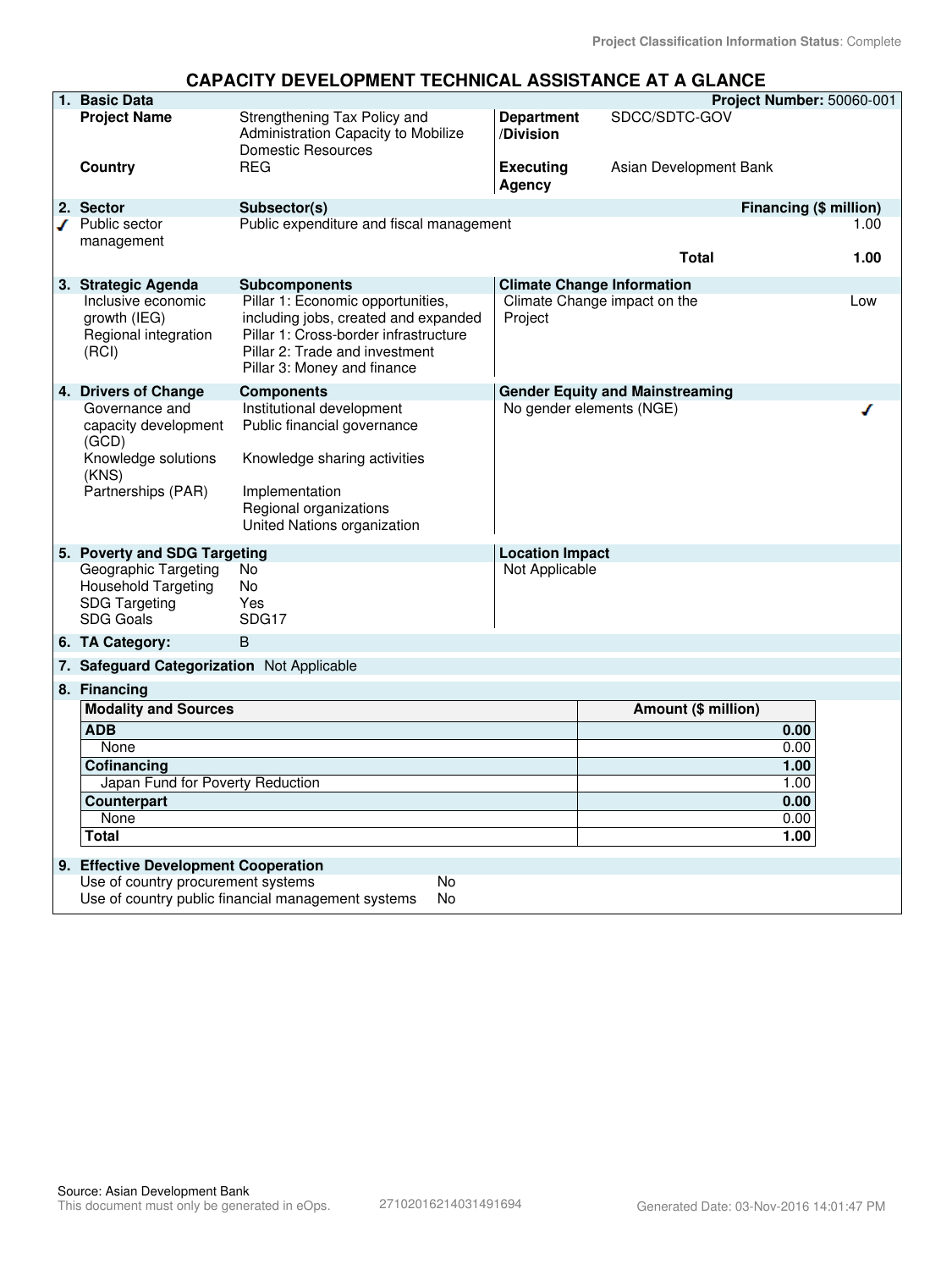## **I. INTRODUCTION**

1. Strengthening capacity to collect domestic revenue is indispensable for developing countries to achieve the Sustainable Development Goal (SDG) of domestic revenues driving development financing.<sup>1</sup> Strengthening domestic resource mobilization—including international support for developing countries to improve domestic capacity for tax and other revenue collection—is a target under SDG 17 to strengthen the means of implementation and revitalize the global partnership for sustainable development.<sup>2</sup> The Addis Tax Initiative (ATI) stresses the importance of tackling both cross-border and domestic tax evasion and avoidance.<sup>3</sup> The Asian Development Bank (ADB) has worked with tax authorities in ADB developing member countries (DMCs)—through regional conferences, tax policy and administration research, and training seminars on tax issues—to identify challenges and opportunities to enhance tax authorities' capacity and regional cooperation. This technical assistance (TA) will conduct tax policy and administration research and training courses, designed based on research and a capacity development needs assessment, to enhance the capacity and regional cooperation of tax authorities. The design and monitoring framework is in Appendix 1.<sup>4</sup>

#### **II. ISSUES**

2. Many developing countries seek TA to help broaden and protect the domestic tax base, improve domestic tax compliance, and implement tools and procedures to stem both crossborder and domestic tax evasion and tax avoidance.<sup>5</sup> Strengthening domestic revenue systems is not just a question of raising revenue. It is also about designing a tax system that promotes inclusiveness, encourages good governance, promotes investments and job creation, matches society's views on reducing inequality, and promotes social justice.<sup>6</sup> This is particularly relevant in developing Asia, where a large number of economies have low tax collection rates, usually below 20% of gross domestic product.<sup>7</sup>

3. Raising tax revenue poses many challenges for developing countries. Specific obstacles include weak tax administrations, low taxpayer morale and compliance, corruption, a small tax base, and missing reciprocal links between tax and public and social expenditures.<sup>8</sup>

4. The rapid globalization of financial services, investment, and trade poses new challenges and opportunities in international taxation, particularly for developing countries. The Group of Twenty (G20) has identified base erosion and profit shifting (BEPS) as a serious risk

 $4<sup>4</sup>$  The TA first appeared in the business opportunities section of ADB's website on 12 October 2016.

 $\frac{1}{2}$ <sup>1</sup> The United Nations Open Working Group proposed SDG Target 17.1 which states "Strengthen domestic resource mobilization, including through international support to developing countries, to improve domestic capacity for tax and other revenue collection."

<sup>&</sup>lt;sup>2</sup>United Nations. Sustainable Development Goal 17. https://sustainabledevelopment.un.org/sdg17

<sup>3</sup> ATI was launched during the Third International Conference on Financing for Development in Addis Ababa in July 2015. The initiative (i) sets the importance of domestic revenue for financing development, (ii) calls for additional development cooperation in this area, and (iii) highlights the importance of tackling tax evasion and avoidance.

<sup>5</sup> The Addis Tax Initiative. 2015. Financing for Development Conference: The Addis Tax Initiative.—Declaration. https://www.addistaxinitiative.net/documents/Addis-Tax-Initiative Declaration\_EN.pdf.

<sup>6</sup> Organisation for Economic Co-operation and Development (OECD). 2015. *Strengthening Tax Systems to Mobilise Domestic Resources in the Post-2015 Development Agenda*. *The OECD Post-2015 Refelction Series.Element 11, Paper 2.*Paris.

<sup>&</sup>lt;sup>7</sup>International Monetary Fund. 2013. The Government Financial Statistics. Washington, DC.<br><sup>8</sup> International Tax Compact and OECD, 2015. Examples of Successful DRM Referme and

International Tax Compact and OECD. 2015. *Examples of Successful DRM Reforms and the Role of International Cooperation.* Bonn.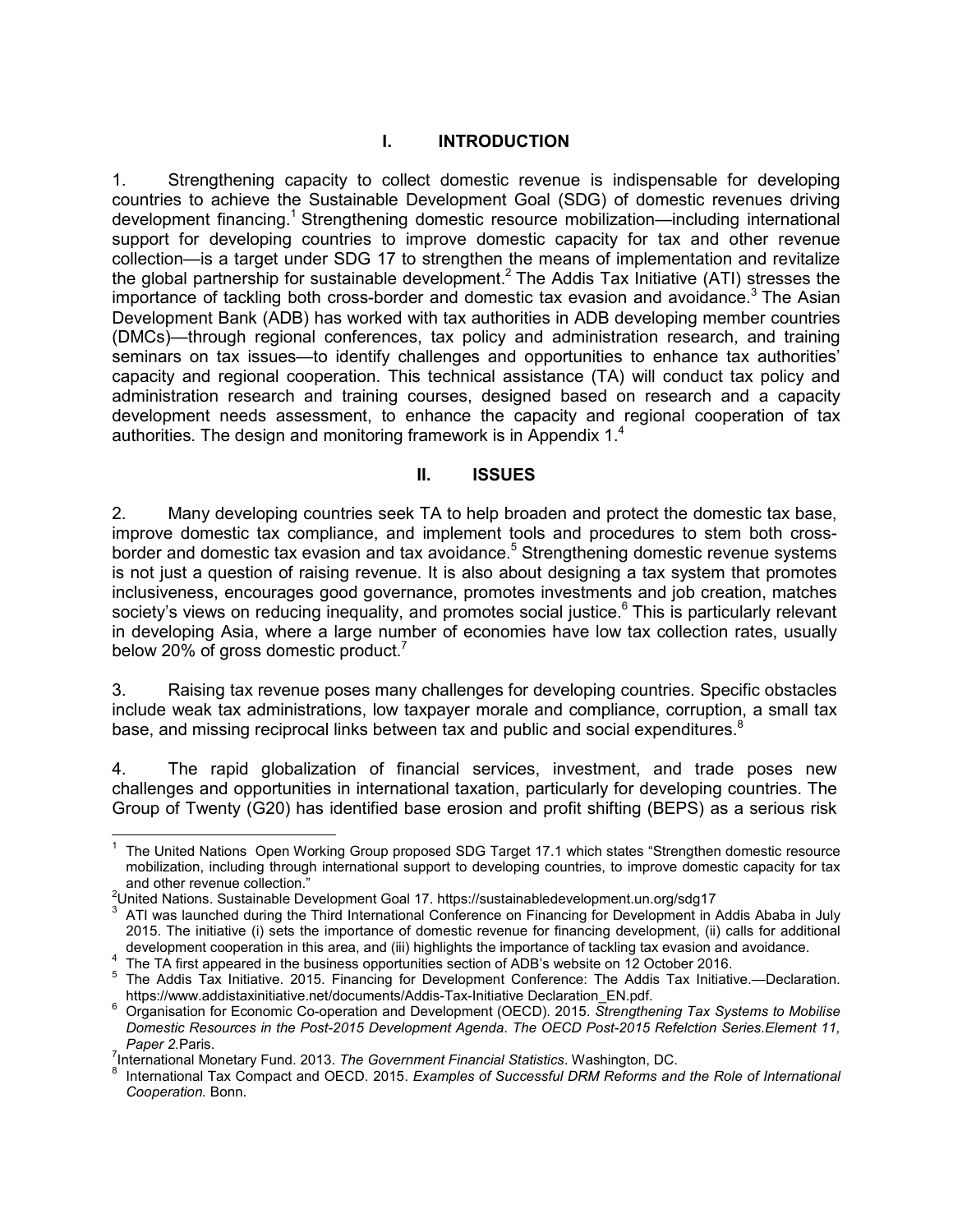to tax revenues, sovereignty, and fair taxation systems worldwide.<sup>9</sup> The Organisation for Economic Co-operation and Development (OECD) reported to the G20 finance ministers at their meeting on 8 October 2015 in Lima, Peru that developing countries can raise more revenue and create a more stable investment climate for business by addressing BEPS issues.

5. BEPS has a particularly significant effect for tax revenue in some of the poorest countries, which rely very heavily on tax revenue from multinational enterprises. The impact of BEPS on developing countries, however, extends beyond revenue. BEPS undermines the credibility of the tax system in the eyes of all taxpayers. Confidence in—and effectiveness of the tax system is undermined, if the largest and most high-profile taxpayers are seen to be avoiding tax.

6. International organizations and national governments worldwide have joined in an unprecedented effort to reduce cross-border tax avoidance and increase transparency. The Global Forum on Transparency and Exchange of Information for Tax Purposes provides tools to enhance international tax cooperation and transparency.<sup>10</sup> As more countries become active in the BEPS program, and use a standard format for automatic exchange of information, opportunities to protect each country's domestic revenue base and provide finance for development are growing.

7. Given DMCs' strong demand for support in domestic resource mobilization (DRM) through efficient and transparent tax administrations and the significant program already underway in regional departments, ADB extended TAs to the tax authorities of the Maldives, Mongolia, and the Philippines in 2011. Effective taxation provides a reliable and sustainable source of revenue to promote growth and counteract dependence on aid. There is therefore a potential to further expand operations for DRM.<sup>11</sup>

8. The primary forum for regional cooperation among tax authorities in the Asia and Pacific region is the Study Group on Asian Tax Administration and Research (SGATAR).<sup>12</sup>ADB is an observer member at the annual SGATAR meetings and, recently, has been approached to provide a platform for training programs to help DMCs implement BEPS recommendations and

 $\overline{a}$ 9 The OECD/G20 Base Erosion and Profit Shifting Project provides governments with solutions to close gaps in existing international rules that allow corporate profits to disappear or shift to low- or no-tax environments where little or no economic activity takes place.

<sup>&</sup>lt;sup>10</sup> The Global Forum on Transparency and Exchange of Information for Tax Purposes is an international organization mandated by the G20 and promoted by the Addis Tax Initiative.

<sup>11</sup> Examples are: (i) ADB. 2016. *Improving Domestic Resource Mobilization for Inclusive Growth Program*. Manila. (Loan 3282-GEO); (ii) ADB. 2014. *Local Government Finance and Fiscal Decentralization Reform Program*. Manila. (Loan 3111-PHI); (iii) ADB. 2007. *Tax Administration Reform and Modernization Project*. Manila. ((Grant 0077-KGZ, TA 4940/4941-KGZ)); (iv) ADB. 2013. *Enhancing Tax Administration Capacity.* Manila (TA 8525-MLD); (v) ADB. 2013. *Supporting Capacity Development for the Bureau of Internal Revenue (BIR)*. Manila. (TA8354-PHI); (vi) ADB. 2014. *Technical Assistance for Enhancing Transparency and Exchange of Information for Tax Purposes*. Manila (TA 8640-REG); (vii) ADB. 2014. *Transparency and Efficiency in Public Financial Management*. Manila. (TA 8742- MON); and (viii) ADB.2017*. Tax Revenue Administration Modernization and Policy Improvement in Local Governments*. Manila. (TA 8877-INO).

 $12$  SGATAR was initiated at the Fifth Southeast Asian Ministerial Conference for Economic Development in Yogyakarta in 1970 as a study group for review and exchange of information on tax structures in Southeast Asia. The first SGATAR meeting was held in Manila in 1971; members comprise Australia; Cambodia; the People's Republic of China; Hong Kong, China; Indonesia; Japan; the Republic of Korea; Macau, China; Malaysia; Mongolia; New Zealand; Papua New Guinea; the Philippines; Singapore; Taipei,China; Thailand; and Viet Nam.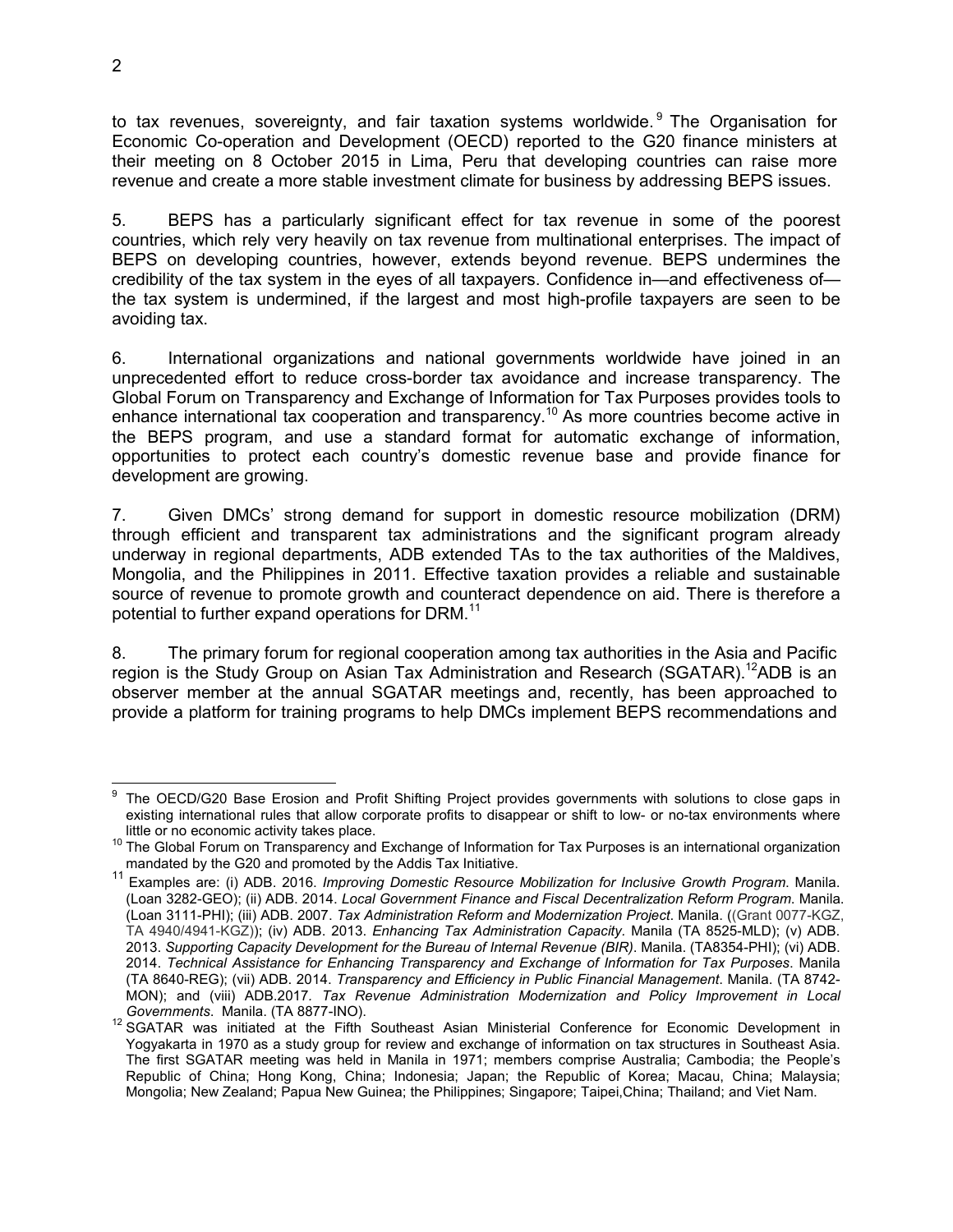automatic exchange of information for tax purposes (AEOI).<sup>13</sup>The OECD and the Global Forum have also recognized the need for training in Asia and the Pacific and expressed support for ADB to lead capacity-development activities for SGATAR member countries. This TA will deliver the training requested by SGATAR members and contribute to DRM.

9. In 2015, ADB hosted a Global Forum and OECD workshop on Automatic Exchange of Information, and 58 government officials from 27 countries, including Cambodia, Indonesia, Malaysia, Mongolia, Papua New Guinea, the Philippines, Thailand, and Viet Nam, were represented by key information and communication technology (ICT) personnel as well as international tax officers.

10. Since 2014, ADB has provided TA at a regional level to enhance transparency and exchange of information for tax purposes.<sup>14</sup> There were many requests for further assistance, especially to draft legislation and develop ICT systems for AEOI. Several participants especially small jurisdictions and small island states—requested for in-country assistance. There were also a number of requests for assistance on making effective use of the data received. Other suggestions for support included audit work on international transactions, combating international tax avoidance and evasion, and the use of voluntary disclosure regimes. This TA will produce a recommendation report, which will propose issues that require further capacity development in regional and country-level contexts for eight DMCs, and will disseminate reports to relevant regional departments.

11. In April 2016, ADB joined more than 30 countries and international organizations in expressing support for the ATI. The ATI aims to boost DRM capacity, covering both tax effort and countering leakages through tax cooperation, in support of the SDGs. ADB, under its Anticorruption Policy (1998, as amended to date), is working to set out its role in supporting DMCs through TA projects or policy dialogue to enhance their capacity to meet the internationally agreed standards for tax transparency, to counter tax evasion, and to protect themselves against aggressive tax planning (all of which increase the risks of corruption, money laundering, and the financing of terrorism).

# **III. THE CAPACITY DEVELOPMENT TECHNICAL ASSISTANCE**

# **A. Impact and Outcome**

12. The impact will be increased sustainable tax revenue for development financing in support of the ATI. The outcome will be enhanced capacity of national tax administrations to increase resource mobilization in target DMCs.

# **B. Methodology and Key Activities**

13. The TA will strengthen the capacity of tax authorities in target countries<sup>15</sup> to collect tax by (i) broadening and protecting the domestic tax base by implementing the BEPS report

supported by the G20 process (G20. 2013. *G20 Leaders' Declaration*. Adopted at the G20 Leader's Summit. Saint **Cause of ADB's Contempler** 2013)  $\overline{1}$ <sup>13</sup> The standard calls on jurisdiction to obtain information from DMCs' financial institutions and automatically exchange that information with other jurisdiction on an annual basis. The OECD and the Global Forum's work is Petersburg Russia. 5−6 September 2013).

<sup>1</sup> Cicrisbarg Russia. 5 6 September 2015).<br><sup>14</sup> ADB. 2014. *Technical Assistance for Enhancing Transparency and Exchange of Information for Tax Purposes.* Manila (TA 8640-REG).

<sup>15</sup> Cambodia, Indonesia, Malaysia, Mongolia, Papua New Guinea, Philippines, Thailand and Viet Nam.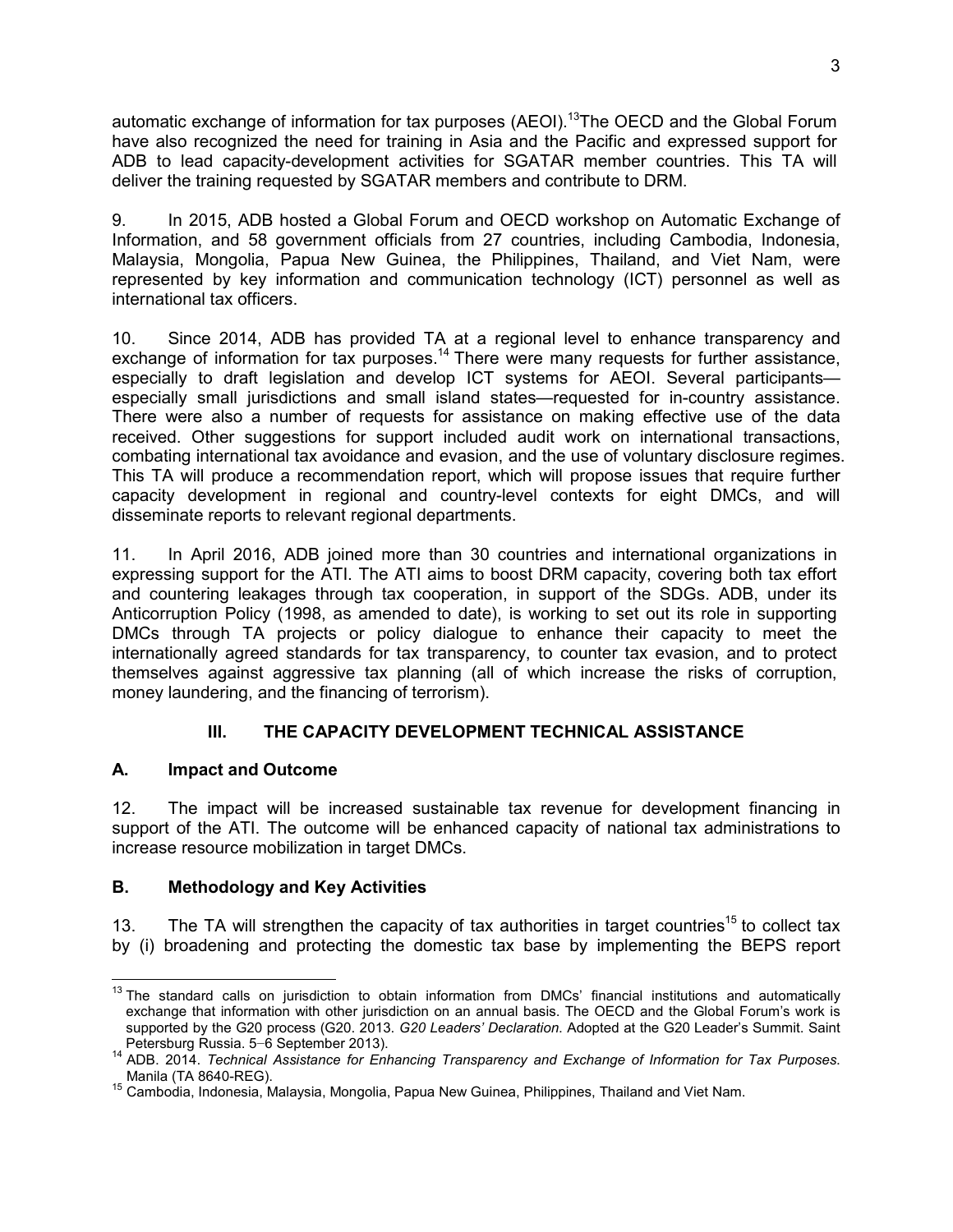recommendations; (ii) improving domestic tax compliance through efficient and transparent tax administration, enhanced exchange of information, and improved risk management practices; and (iii) improving tools and procedures to stem both cross-border and domestic tax evasion and avoidance. For the effective and sustainable capacity development of tax authorities, the focus will be on developing training modules, and delivering training courses targeting tax officials. The TA has three main outputs.

- (i) **Knowledge-sharing workshop on developments and country experiences in improving domestic resource mobilization delivered.** A workshop for tax policy and administration officials in target DMCs will (a) discuss the latest developments in improving DRM by implementing internationally agreed standards, including legal and administrative reforms; and (b) encourage peer-topeer sharing of experience. It will also identify issues to be addressed at the regional level by the participating tax authorities.
- (ii) **In-country consultation delivered and country capacity development needs assessment and recommendation report prepared.** <sup>16</sup> The first stage will assess the current state of taxation, including tax administration capacity, in the target countries. The TA project will deliver a capacity development needs assessment and recommendation report (consultant's report). Substantive training and operational support will be provided on selected topics related to DRM in some of the target DMCs, based on the capacity development needs assessment.
- (iii) **Capacity-building activities for tax policy and administration officials, including knowledge-sharing with partner organizations, conducted.** The training courses will be based on the capacity development needs assessment conducted at the country level under output (2) and issues identified at the regional level under output (1). Training will also be conducted with support from other international organizations, including OECD and the ADB Institute. Support from other international organizations will aim (a) to provide the latest information on developments in international taxation and advice on policy and technical issues, and (b) to enable participating countries to establish a roadmap toward implementing international standards. Possible topics include implementation and legislation to align with global standards on international taxation, including BEPS, AEOI, risk management and audit, human resource management, integrity, ICT for tax administration, revenue statistics, DRM (including tax and nontax revenues), and international tax crime investigations. A follow-up assessment and outcome evaluation of the TA outputs will be conducted and reported.

## **C. Cost and Financing**

14. The TA is estimated to cost \$1,000,000, which will be financed on a grant basis by the Japan Fund for Poverty Reduction and administered by ADB.

 $\overline{a}$ <sup>16</sup> ADB. 2014. *Technical Assistance for Enhancing Transparency and Exchange of Information for Tax Purposes*. Manila (TA 8640-REG).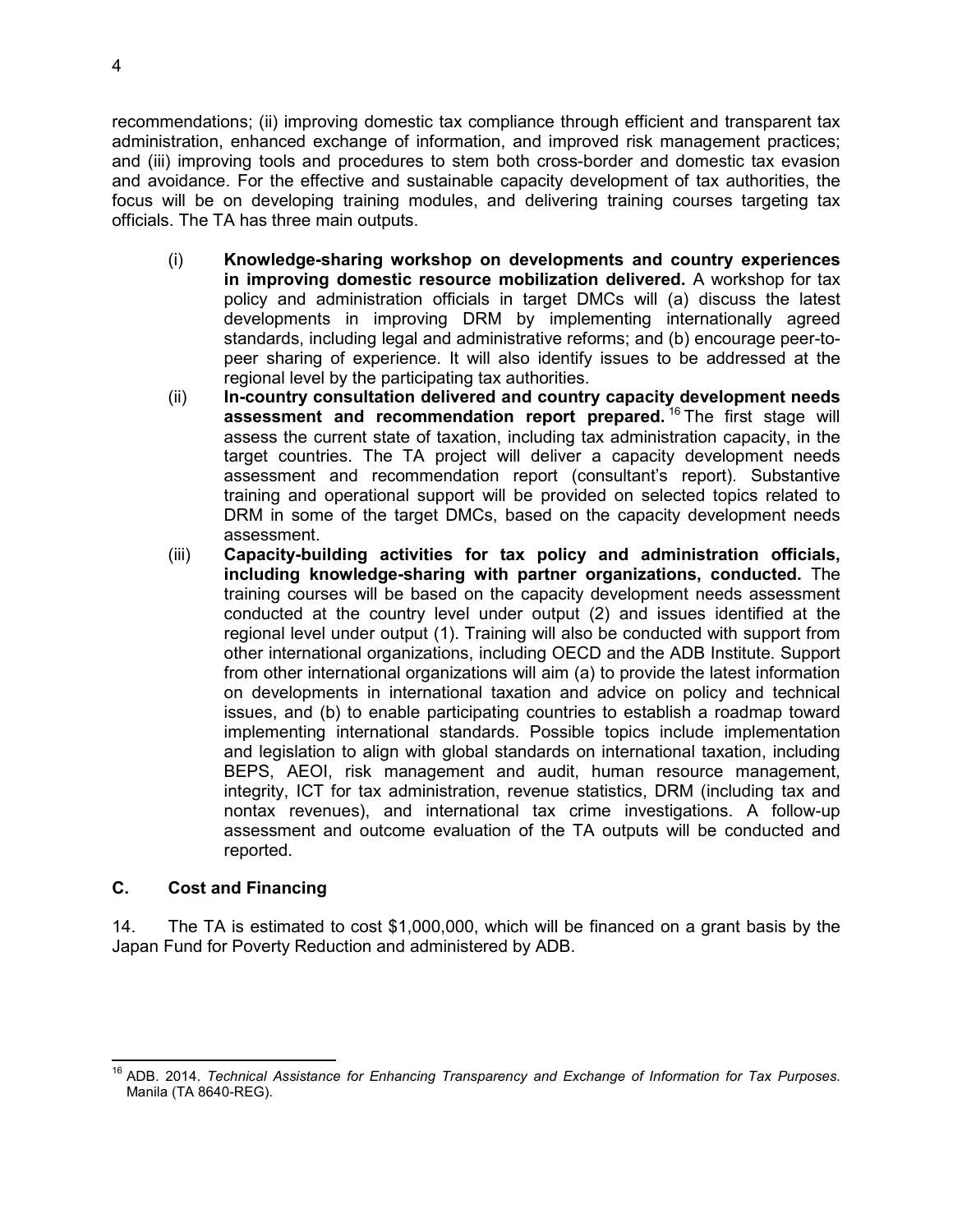#### **D. Implementation Arrangements**

15. ADB's Sustainable Development and Climate Change Department will be the executing agency for the TA. The TA will be carried out in coordination with other ADB grant and TA projects on the capacity development of tax authorities being implemented by ADB's regional departments, Office of Anticorruption and Integrity, and Economic Research and Regional Cooperation Department.

16. The TA will be implemented in partnership with external partner organizations that have expertise and practical experience in tax policy and administration in both global and regional contexts. The OECD Centre for Tax Policy and Administration is promoting international standards on tax policy and administration, and the National Tax Agency, Japan, and the Australian Taxation Office are leading regional good practices on international cooperation among tax authorities. These entities are expected to provide resource persons for technical consultation sessions and training. The TA will affirm that relevant officials will be nominated.

17. The TA requires 11 experts (three international consultants with 31 person-months of inputs, and eight national consultants with 68 person-months of inputs). The three international consultants will produce assessment and recommendation reports and lead capacity development activities; the eight national consultants will assist the international consultants with country-specific expertise, affirm that relevant officials will be invited, and provide support to capacity development activities. As assignments are specific and narrowly defined, individual consultants are most appropriate. Consultants will be engaged by ADB on an individual basis, in partial lump-sum contracts arrangement, in accordance with its Guidelines on the Use of Consultants (2013, as amended from time to time). Disbursement under the TA will be in accordance with ADB's *Technical Assistance Disbursement Handbook* (2010, as amended from time to time). No TA activities will be financed or undertaken in the territory of a DMC until a noobjection confirmation has been obtained from the government concerned.

18. The tax policy and administration specialist will regularly report progress to ADB. A recommendation report will be widely disseminated among DMCs and international organizations as well as within ADB. The TA will be implemented from 1 November 2016 and will be completed by 31 October 2018.

#### **IV. THE PRESIDENT'S DECISION**

19. The President, acting under the authority delegated by the Board, has approved ADB administering technical assistance not exceeding the equivalent of \$1,000,000 to be financed on a grant basis by the Japan Fund for Poverty Reduction for Strengthening Tax Policy and Administration Capacity to Mobilize Domestic Resources, and hereby reports this action to the Board.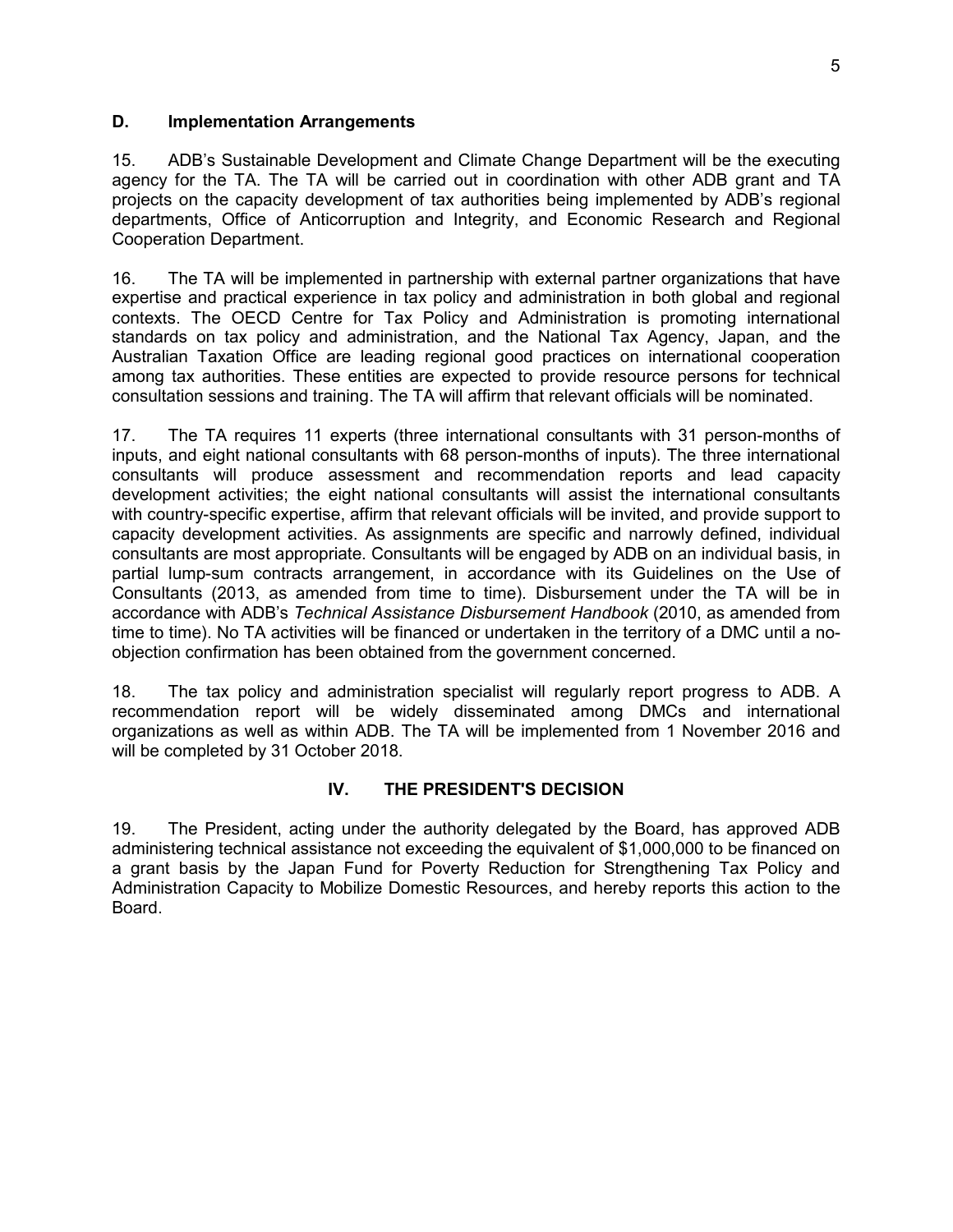# **DESIGN AND MONITORING FRAMEWORK**

| Impact the Technical Assistance Project is Aligned With<br>Sustainable tax revenue for development financing in support of Addis Tax Initiative <sup>a</sup> increased |                                                                                                                                                                                                                                                                                |                                                                                                                                                                                                                      |                                                                                                                                                                                                                                                                                                                     |  |
|------------------------------------------------------------------------------------------------------------------------------------------------------------------------|--------------------------------------------------------------------------------------------------------------------------------------------------------------------------------------------------------------------------------------------------------------------------------|----------------------------------------------------------------------------------------------------------------------------------------------------------------------------------------------------------------------|---------------------------------------------------------------------------------------------------------------------------------------------------------------------------------------------------------------------------------------------------------------------------------------------------------------------|--|
|                                                                                                                                                                        | <b>Performance Indicators</b>                                                                                                                                                                                                                                                  | <b>Data Sources and</b>                                                                                                                                                                                              |                                                                                                                                                                                                                                                                                                                     |  |
| <b>Results Chain</b>                                                                                                                                                   | with Targets and<br><b>Baselines</b>                                                                                                                                                                                                                                           | Reporting<br><b>Mechanisms</b>                                                                                                                                                                                       | <b>Risks</b>                                                                                                                                                                                                                                                                                                        |  |
| Outcome                                                                                                                                                                |                                                                                                                                                                                                                                                                                |                                                                                                                                                                                                                      |                                                                                                                                                                                                                                                                                                                     |  |
| Capacity of national tax<br>administrations to<br>increase resource<br>mobilization in target<br>developing member<br>countries (DMCs)<br>enhanced                     | By 2018, a new guide to<br>advance domestic<br>revenue, based on<br>technical assistance<br>recommendations and<br>training courses,<br>adopted in at least two<br><b>DMCs</b><br>(2016 baseline: 0)                                                                           | A follow-up assessment<br>prepared by the tax<br>policy and<br>administration specialist<br>and team leader<br>Country reports at<br>Study Group on Asian<br>Tax Administration and<br>Research's annual<br>meetings | Capacity development<br>activities do not<br>immediately lead to tax<br>reforms due to lack of<br>institution-wide<br>understanding,<br>commitment, and<br>willingness of<br>government institutions<br>and stakeholders to<br>participate in<br>implementing reforms.<br>Government staff<br>turnover is possible. |  |
| <b>Outputs</b><br>1. A knowledge-sharing<br>workshop on<br>developments and<br>country experiences in<br>improving domestic<br>resource mobilization<br>delivered      | 1a. By April 2017, 20 tax<br>policy and administration<br>officials from up to eight<br>DMCs participated in a<br>3-day technical<br>consultation session<br>(2016 baseline: 0)<br>1b. By May 2017, an<br>action plan drafted in<br>each participant DMC<br>(2016 baseline: 0) | 1a. Workshop reports<br>1b. DMC feedback<br>through workshop<br>evaluations.                                                                                                                                         | Sphere of influence of<br>the training participants<br>is not sufficient to effect<br>needed tax reforms.                                                                                                                                                                                                           |  |
| 2. In-country<br>consultation delivered<br>and country capacity<br>development needs<br>assessment and<br>recommendation report<br>prepared                            | 2a. By July 2017, in-<br>country consultation and<br>knowledge-sharing<br>sessions conducted<br>(2016 baseline: 0)                                                                                                                                                             | 2a. Consultant's report<br>shared with each DMC<br>concerned, as well as a<br>published regional<br>report                                                                                                           |                                                                                                                                                                                                                                                                                                                     |  |

and and the Development Conference. 2015. The Addis Tax Initiative - Declaration. Addis Ababa, Ethopia. July.<br><sup>a</sup>Financing for Development Conference. 2015. The Addis Tax Initiative - Declaration. Addis Ababa, Ethopia. Jul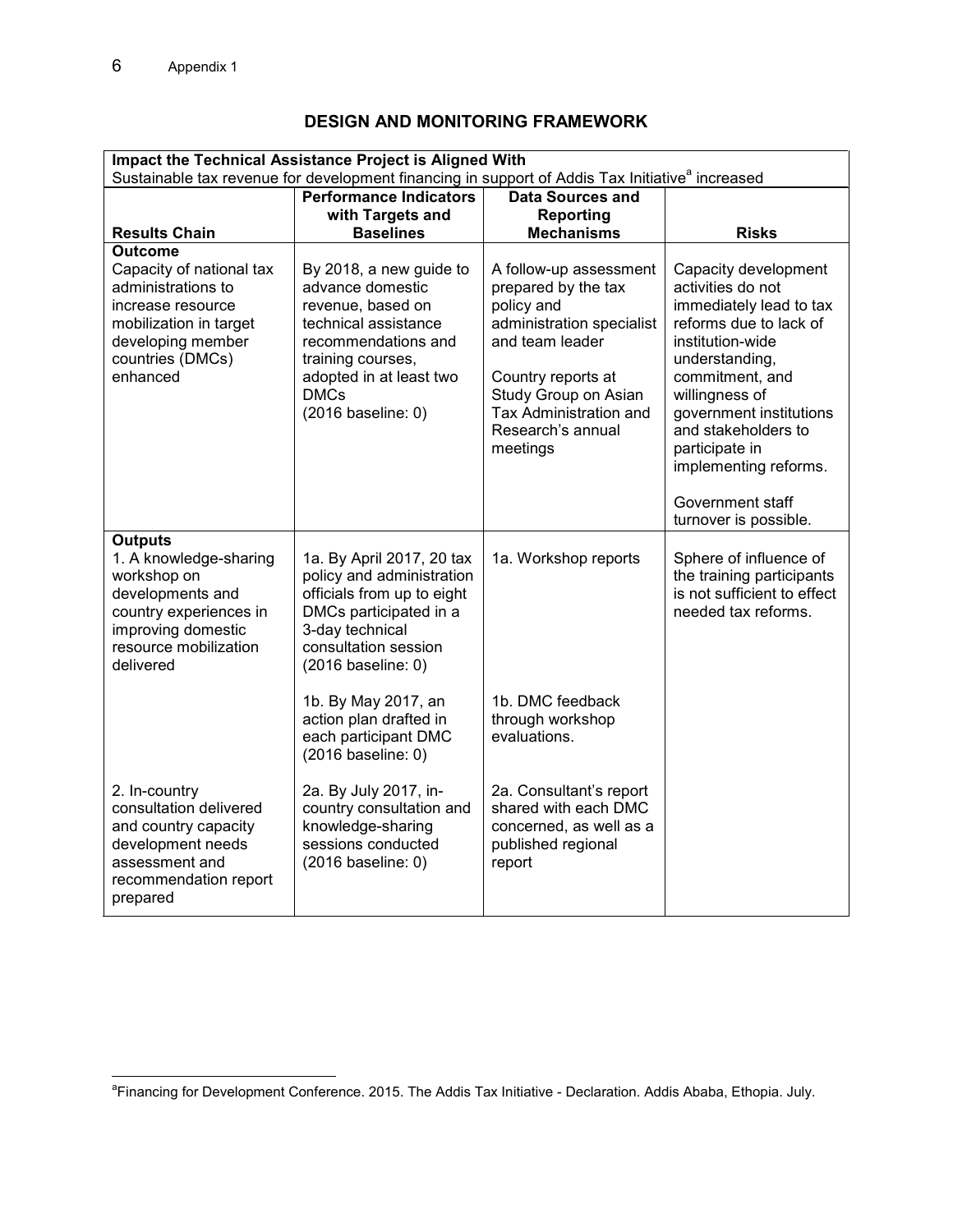|                                                                                                                                                | <b>Performance Indicators</b><br>with Targets and                                                                                                                                                                                                 | <b>Data Sources and</b><br><b>Reporting</b>                                                                |              |  |
|------------------------------------------------------------------------------------------------------------------------------------------------|---------------------------------------------------------------------------------------------------------------------------------------------------------------------------------------------------------------------------------------------------|------------------------------------------------------------------------------------------------------------|--------------|--|
| <b>Results Chain</b>                                                                                                                           | <b>Baselines</b>                                                                                                                                                                                                                                  | <b>Mechanisms</b>                                                                                          | <b>Risks</b> |  |
|                                                                                                                                                | 2b. By September 2018,<br>a recommendation<br>report, proposing issues<br>that require further<br>capacity development in<br>regional and country-<br>level contexts, for up to<br>eight DMCs published<br>and disseminated<br>(2016 baseline: 0) | 2b. Consultant's report<br>shared with each DMC<br>concerned, as well as a<br>published regional<br>report |              |  |
| 3. Capacity-building<br>activities for tax policy<br>and administration<br>officials, including<br>knowledge-sharing<br>jointly delivered with | 3a. By July 2018, at<br>least 40 tax officials from<br>eight DMCs undergo<br>training courses<br>(2016 baseline: 0)                                                                                                                               | 3a. Workshop reports                                                                                       |              |  |
| partner organizations,<br>conducted                                                                                                            | 3b. By July 2018, at<br>least two knowledge-<br>sharing or capacity<br>development seminars<br>held jointly with other<br>international<br>organizations<br>(2016 baseline: 0)                                                                    | 3b. Workshop reports                                                                                       |              |  |
| <b>Key Activities with Milestones</b>                                                                                                          |                                                                                                                                                                                                                                                   |                                                                                                            |              |  |

# **Key Activities with Milestones**

- 1. Knowledge-sharing workshop on developments and country experiences in improving domestic resource mobilization delivered (by May 2017).
- 1.1 Conduct preparatory research to identify area of focus in domestic resource mobilization (by February 2017).
- 1.2 Design agenda and methodology of a knowledge-sharing workshop (by March 2017).
- 1.3 Deliver a knowledge-sharing workshop for the tax policy and administration officials of target DMCs; share information on the latest developments in improving domestic resource mobilization and create opportunities for sharing country experience among DMCs (by April 2017).
- 1.4 Conduct a follow-up dialogue; monitor progress after the workshop; and ensure that an action plan, for each DMC, is drafted (by May 2017).
- 2. In-country consultation delivered and country capacity development needs assessment and recommendation report prepared
- 2.1 Research DMCs' current tax systems, including capacity development needs assessments for eight DMCs, conduct in-country consultation and knowledge-sharing sessions, and prepare and share the consultant's report (by July 2017).
- 2.2 Prepare an analysis report on the current tax systems in the Asia and Pacific region, including capacity development needs assessment, for strengthening tax systems to mobilize domestic resources produced (by April 2018).
- 2.3 Based on capacity needs assessment, provide substantive training and operational support for DMCs' selected issues on domestic revenue mobilization and capacity of selected tax authorities (by July 2018).
- 2.4 Produce a recommendation report which will propose issues that require further capacity development in regional and country-level contexts for eight DMCs, and disseminate reports to relevant DMCs (by September 2018).
- 3. Capacity-building activities for tax policy and administration officials, including knowledge-sharing jointly delivered with partner organizations, conducted. Specific topics include (i) broadening and protecting the domestic tax base by implementing the BEPS report recommendations; (ii) improving domestic tax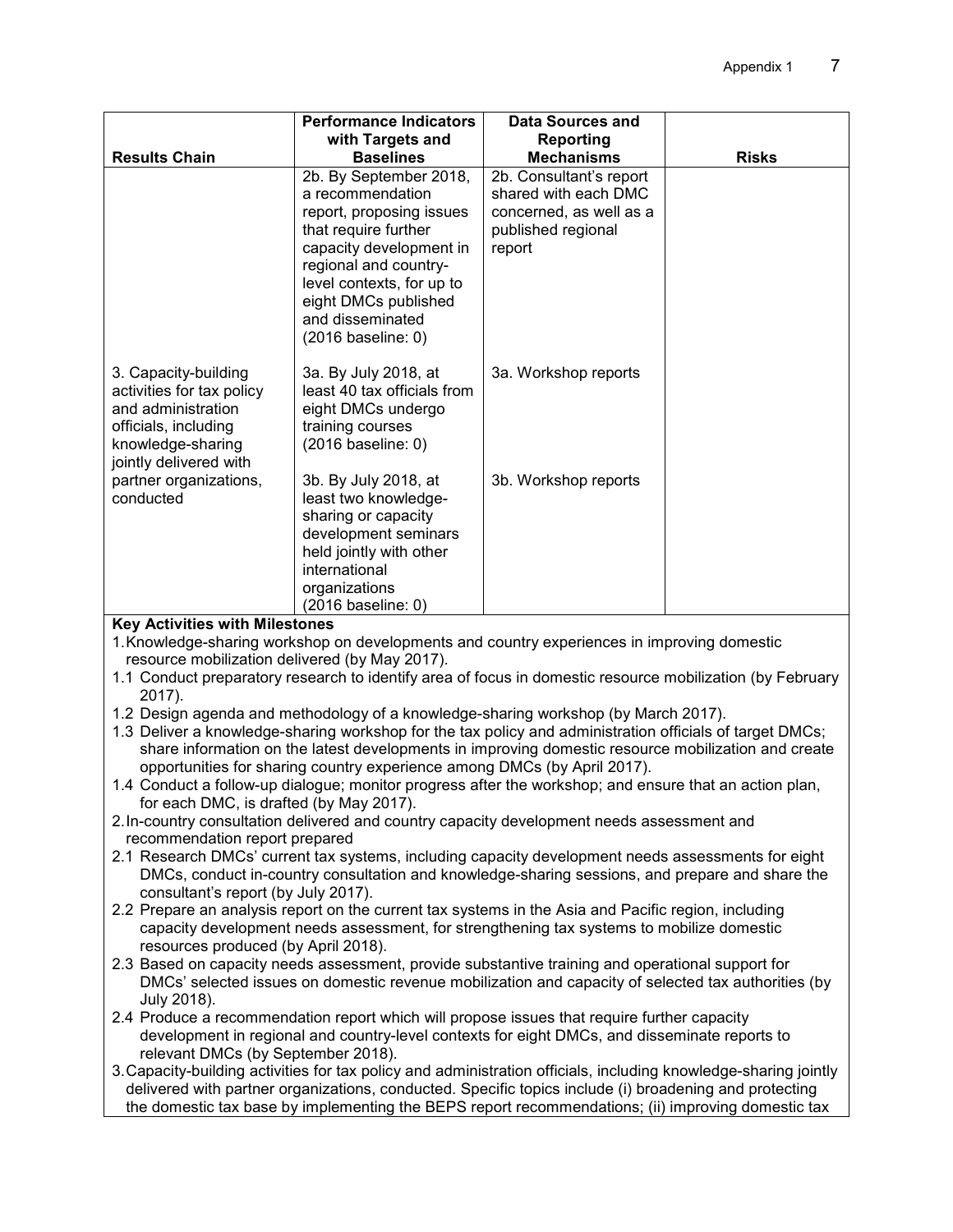|                                                                                                                      | <b>Performance Indicators</b>                                                                             | Data Sources and  |              |  |
|----------------------------------------------------------------------------------------------------------------------|-----------------------------------------------------------------------------------------------------------|-------------------|--------------|--|
|                                                                                                                      | with Targets and                                                                                          | Reporting         |              |  |
| <b>Results Chain</b>                                                                                                 | <b>Baselines</b>                                                                                          | <b>Mechanisms</b> | <b>Risks</b> |  |
|                                                                                                                      | compliance through efficient and transparent tax administration, enhanced exchange of information,        |                   |              |  |
|                                                                                                                      | and improved risk management practices; and (iii) improving tools and procedures to stem both cross-      |                   |              |  |
|                                                                                                                      | border and domestic tax evasion and avoidance.                                                            |                   |              |  |
|                                                                                                                      | 3.1 Based on the issues identified at regional level by output 1 and at country level by output 2, design |                   |              |  |
|                                                                                                                      | curriculums for capacity development training courses completed (by July 2017).                           |                   |              |  |
|                                                                                                                      | 3.2 Conduct training courses on strengthening tax systems to mobilize domestic resources (by July         |                   |              |  |
| 2018).                                                                                                               |                                                                                                           |                   |              |  |
| 3.3 Conduct at least two joint knowledge-sharing or capacity development training seminars with partner              |                                                                                                           |                   |              |  |
|                                                                                                                      | organizations (e.g., Organisation for Economic Co-operation and Development, Asian Development            |                   |              |  |
| Bank Institute) (by July 2018).                                                                                      |                                                                                                           |                   |              |  |
| 3.4 Manage follow-up assessment, and evaluate the outcome of the technical assistance outputs (by                    |                                                                                                           |                   |              |  |
| September 2018).                                                                                                     |                                                                                                           |                   |              |  |
| <b>Inputs</b>                                                                                                        |                                                                                                           |                   |              |  |
| Japan Fund for Poverty Reduction: \$1,000,000                                                                        |                                                                                                           |                   |              |  |
| <sup>a</sup> Addis Tax Initiative. 2015. Financing for Development Conference: The Addis Tax Initiative—Declaration. |                                                                                                           |                   |              |  |
| https://www.addistaxinitiative.net/documents/Addis-Tax-Initiative Declaration EN.pdf.                                |                                                                                                           |                   |              |  |

Source: Asian Development Bank.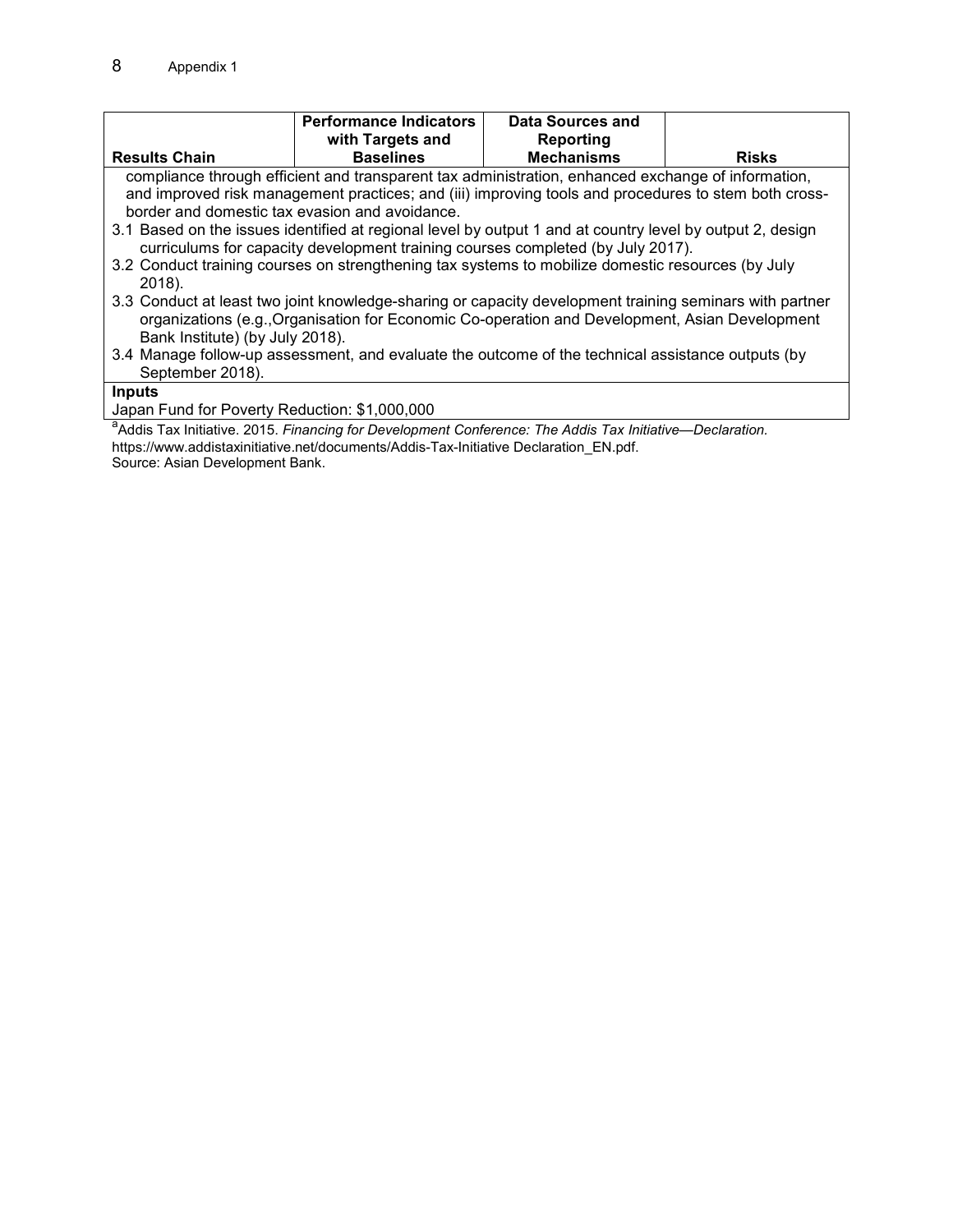## **COST ESTIMATES AND FINANCING PLAN**

(\$'000)

| <b>Item</b>                                                       | Amount  |  |  |  |
|-------------------------------------------------------------------|---------|--|--|--|
| Japan Fund for Poverty Reduction <sup>a</sup>                     |         |  |  |  |
| 1. Consultants                                                    |         |  |  |  |
| a. Remuneration and per diem                                      |         |  |  |  |
| International consultants (31 person-months, intermittent)        | 280.0   |  |  |  |
| ii. National consultants (68 person-months, intermittent)         | 150.0   |  |  |  |
| b. International and local travel                                 | 130.0   |  |  |  |
| c. Reports and communications                                     | 50.0    |  |  |  |
| 2. Training sessions, seminars, and conferences <sup>b</sup>      | 250.0   |  |  |  |
| Miscellaneous administration and support costs <sup>c</sup><br>3. | 40.0    |  |  |  |
| Contingencies                                                     | 100.0   |  |  |  |
| Total<br>$\sim$                                                   | 1,000.0 |  |  |  |

<sup>a</sup> Administered by the Asian Development Bank (ADB).

**b** Includes training sessions, seminars, and conference expenses in eight target developing member countries. The range of training will cover the different functional and process stages in capacity-building activities for tax policy and administration officials, and knowledge-sharing events jointly delivered with partner organizations.

c Includes representation expenses in accordance with ADB. (Budget, Personnel and Management Systems Department and Strategy and Policy Department). 2013. Use of Bank Resources: Regional Technical Assistance and Technical Assistance vs Internal Administrative Expenses Budget. Memorandum. 26 June.

Source: Asian Development Bank estimates.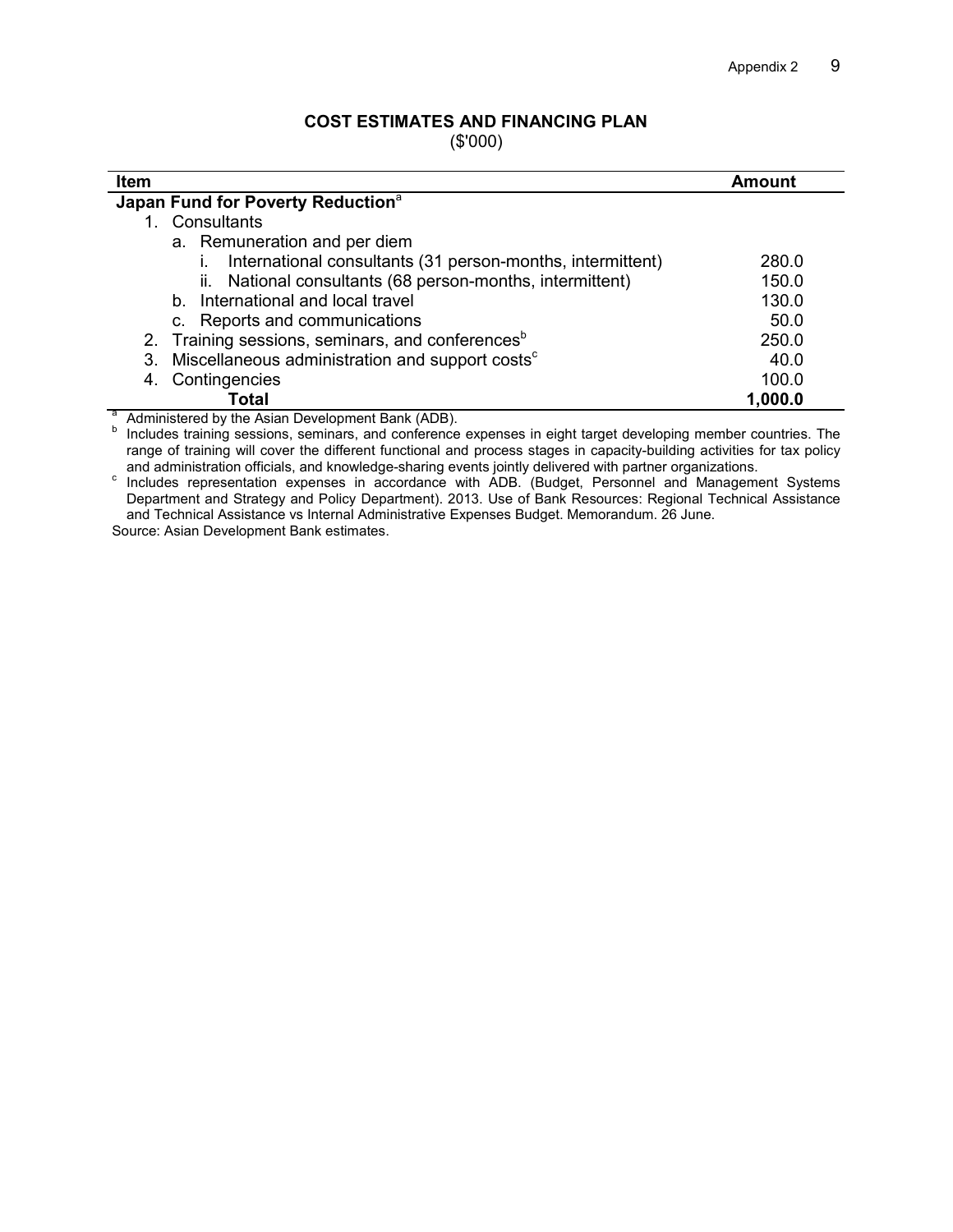# **OUTLINE TERMS OF REFERENCE FOR CONSULTANTS**

1. A total of 31 person-months (intermittent) of international consulting services and 68 person-months (continuous and intermittent) of national consulting services will be required to ensure the effective implementation of this technical assistance (TA) project. Consultants will be recruited as individuals according to the Asian Development Bank (ADB) Guidelines on the Use of Consultants (2013, as amended from time to time).

2. **Tax policy and administration specialist and team leader** (international, 16 personmonths, intermittent). The tax policy and administration specialist and team leader should have knowledge and experience in handling tax policy and administration issues, including tax measures to protect the tax base from aggressive tax avoidance and evasion schemes, international cooperation with foreign tax authorities, and TA to developing countries. The specialist will

- (i) Provide overall management of project implementation.
- (ii) Design methodologies to research the tax systems within the scope of this TA project, including topics such as broadening and protecting the domestic tax base, and enhancing tax transparency and international cooperation of tax authorities in participating developing member countries (DMCs).
- (iii) Assess the capacity development needs of up to eight participating DMCs.
- (iv) Conduct research in cooperation with the tax audit and risk management specialist and country-based taxation consultants, and produce a capacity development needs assessment report. The assessment report will take into account the current tax systems and assess the capacity development needs of the DMC in terms of broadening and protecting the domestic tax base, enhancing tax transparency and international cooperation, and combating tax evasion. A preliminary assessment report will be produced before a technical consultation session, and the final assessment and recommendation report will be produced and disseminated after capacity development training sessions.
- (v) Design and lead a knowledge-sharing session for tax policy and administration officials from Cambodia, Mongolia, Papua New Guinea, Thailand, and Viet Nam, which will discuss sound tax policy and effective tax administration. Help each participant country to produce an action plan to strengthen tax systems to mobilize domestic revenues. Conduct follow-up dialogue to support implementation of the action plans in each participating country.
- (vi) Taking into account the capacity development needs assessment report and the outcome of the knowledge-sharing session and follow-up dialogue, produce a recommendation report, which will propose (a) regional policies and practices for international tax cooperation and (b) concrete improvement measures designed for each participating DMC.
- (vii) Based on the findings proposed in the recommendation report, design and lead capacity development training courses at the country and regional levels on broadening and protecting the domestic tax base through sound tax policy and effective tax administration for tax officials from up to eight participating DMCs. Conduct follow-up assessment to evaluate the effectiveness of the workshops and development training courses.
- (viii) Communicate and coordinate with partner international organizations, including the Organisation for Economic Co-operation and Development, with respect to the implementation of the TA project.
- (ix) Regularly report on the progress of the TA project to the TA project officer.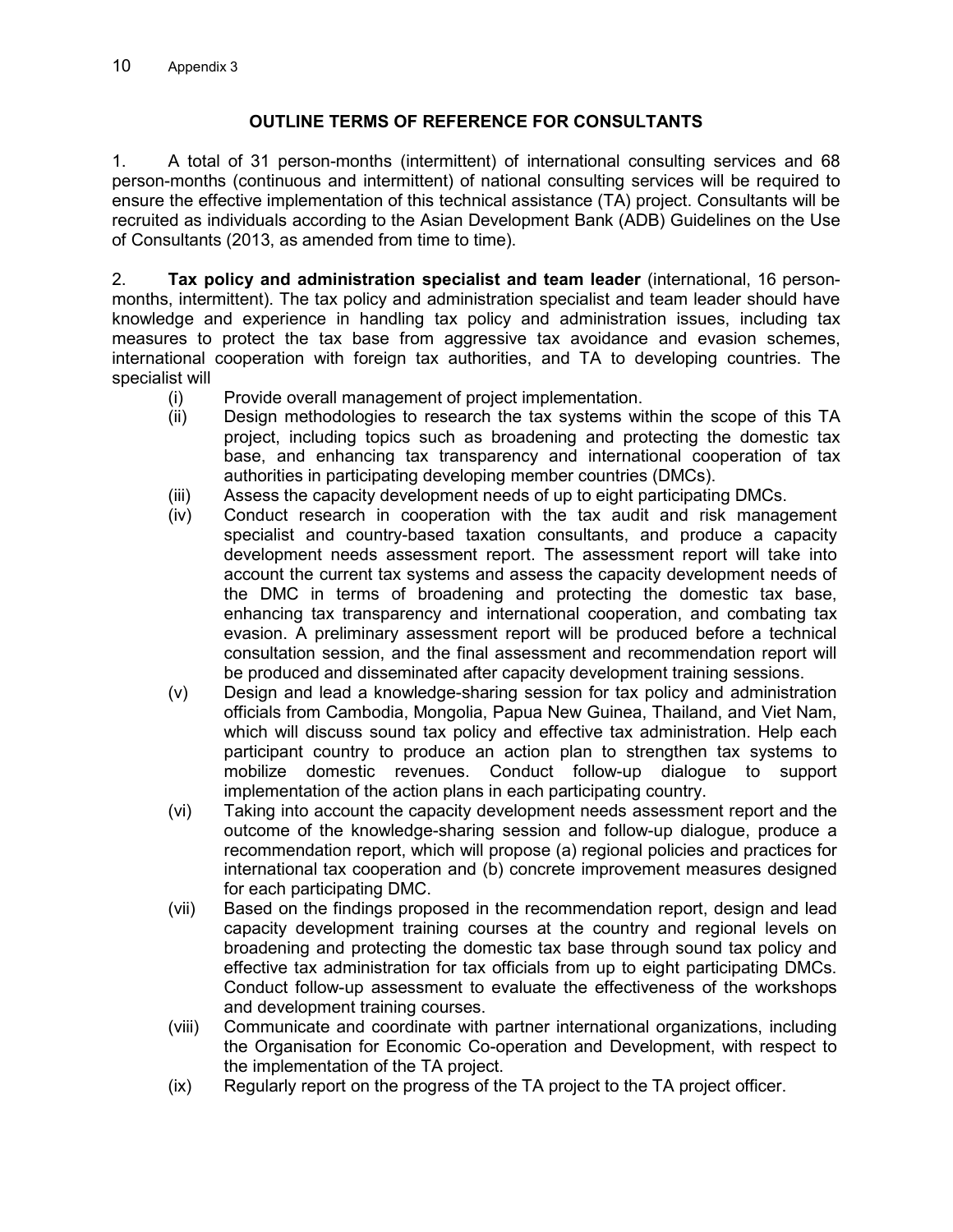3. **Tax audit and risk management specialist** (international, 12 person-months, intermittent). The tax audit and risk management specialist, who will have experience in tax audit, including aggressive tax avoidance and evasion schemes, exchange of information with foreign tax authorities, and TA to developing countries, will

- (i) Conduct research in cooperation with the tax policy and administration specialist and team leader and country-based taxation consultants on audit practices in DMCs, in particular with respect to aggressive tax avoidance and evasion schemes, and support the tax policy and administration specialist and team leader to produce the capacity development needs assessment report and the recommendation report.
- (ii) Contribute to the design and implementation of knowledge-sharing sessions for selected DMCs, in particular with respect to the audit of aggressive tax avoidance and evasion schemes. Support the tax policy and administration specialist and team leader to conduct follow-up dialogue.
- (iii) Based on the findings proposed in the recommendation report, design and lead capacity development training courses at the country and regional levels on enhancing tax transparency and international cooperation of tax authorities and on cooperating to combat international tax evasion, in coordination with the tax policy and administration specialist and team leader. Support the tax policy and administration specialist and team leader to conduct follow-up assessment.

4. **Tax administration specialist** (international,3 person-months, intermittent). The tax administration specialist, who will have experience in in tax administration, including senior management of tax administration, will

- (i) collect and analyze information on the tax administration authorities of DMCs in the Asia and Pacific region, focusing on the different tax policies and administration systems, including tax administration bodies' regulatory framework functions and performance; to summarize their features; to analyze how those features are different from tax administrations in developed countries; and to present issues that tax administration in DMCs should address;
- (ii) produce a comparative analysis report on tax administrations in the Asia and Pacific region;
- (iii) lead a discussion with the partner organizations, including the Organisation for Economic Co-operation and Development, with respect to the analysis of tax policy and administration systems;
- (iv) review responses and reaction from DMCs, partner organizations, and academics; and present recommendations on how research on revenue administration should be improved in the future to the project; and
- (v) regularly report to the TA project officer the status of the analysis and review of DMC information.

5. **Taxation consultants** (6 nationals, 6 person-months each, intermittent, the countries will be identified based on the outcome of the capacity development needs assessment). The taxation consultants, who will have expertise in tax policy and administration, will

(i) with country-specific expertise, assist the tax policy and administration specialist and team leader and international tax audit and risk management specialist to conduct research and produce the capacity development needs assessment report and the recommendation report. Assistance will include the translation of relevant materials;